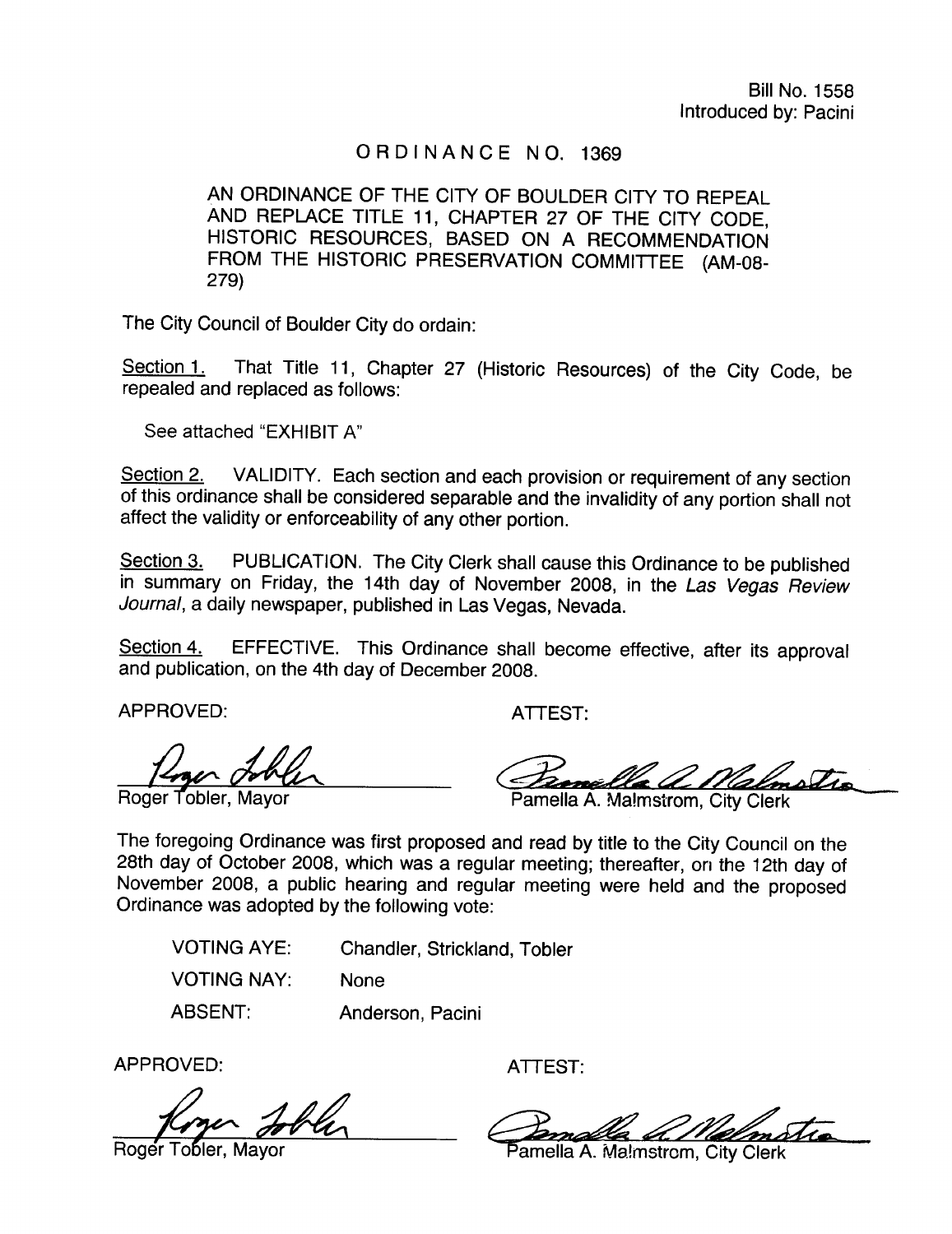### CHAPTER 11-27 - HISTORIC RESOURCES

- $11 27 1$ Purpose
- $11 27 2$ Duties of Community Development Department and Historic Preservation Committee
- $11 27 3$ Designation of Historic Resources
- 11- 27-4 Description of Historic Resources
- $11 27 5$ Historic Development Guidelines
- 11- 27-6 Demolition of Designated Historic Resources
- $11 27 7$ Renovation/Rehabilitation of Designated Historic Resources

#### 11-27-1 Purpose

The purpose of this Chapter is to provide regulations for those areas, districts, sites, and buildings which have been designated as having significant character, interest, or value as part of the development, heritage, or cultural characteristics of Boulder City, the State of Nevada, or the Nation.

## 11-27-2 Duties of Community Development Department and Historic Preservation Committee

- A. Community Development Department. The Community Development Department of Boulder City is hereby charged with the administration and enforcement of the provisions of this chapter of the ordinance. The Community Development Department shall prepare and maintain the Boulder City Historic Registry, which shall be <sup>a</sup> list of all properties included as part of <sup>a</sup> Historic Area or District, or designated as <sup>a</sup> Landmark Site or Building of Historic Significance pursuant to this Chapter. All properties already listed as part of the Boulder City Historic District on the National Register of Historic Places are automatically included on the Boulder City Historic Registry.
- B. Boulder Citv Historic Preservation Committee. The Boulder City Historic Preservation Committee, hereinafter Historic Committee, shall be established to advise the Planning Commission and City Council and to aid property owners in maintaining and enhancing the worthwhile historical resources of Boulder City. The duties of the Historic Committee are as follows:
	- 1. To advise the Planning Commission and the City Council on the designation of Historic Areas, Districts, Landmark Sites and Buildings of Historic Significance;
	- 2. To advise the Planning Commission and City Council on matters pertaining to Historic Resources;
	- 3. To recommend to the Planning Commission and City Council the adoption of Historic Development Guidelines for rehabilitation and new construction pertaining to Historic Resources; and,
	- 4. To aid property owners by providing information about maintaining and enhancing their properties in a manner consistent with adopted or otherwise established guidelines.
	- 5. To advise the Planning Commission and City Council on matters pertaining to the drafting of new ordinances for implementation within the established historic districts of the City. Does not include ordinances applicable community-wide or of <sup>a</sup> non-zoning nature.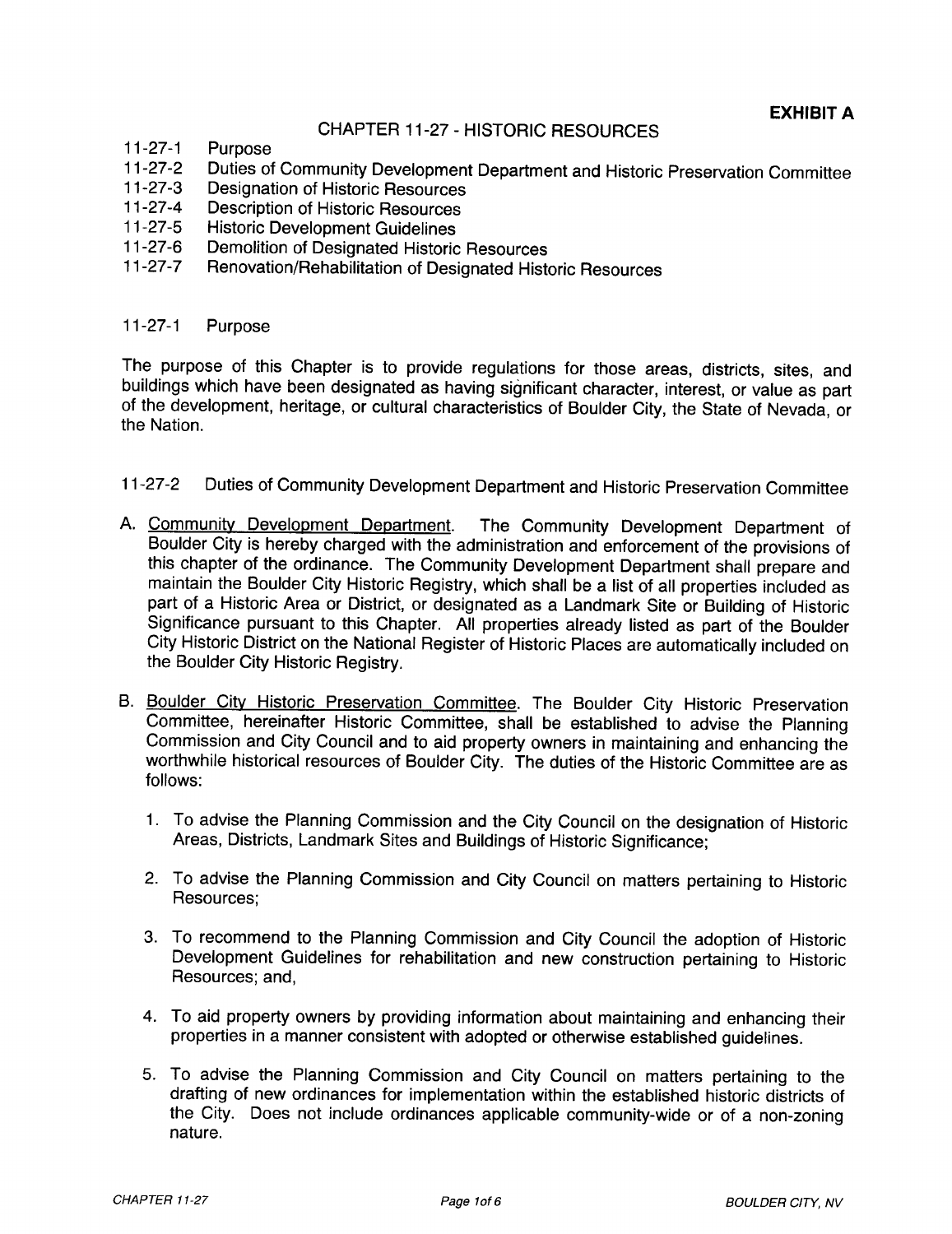- C. Committee membership. The Historic Committee shall consist of no more than five (5) persons. Committee members shall be Boulder City residents, and shall not serve on any other City committees or commissions, nor hold any City office.
- D. Length of Term for Committee members. Term of service shall be limited to three (3) years, with no more than two (2) members having a term expire in any given year. Original appointments to the Committee shall have staggered terms assigned to new members with one member serving for one year, two members for two years, and two members for three years. All subsequent terms shall be for three years. Vacancies shall be filled by the City Council, with the replacement member to serve out the remaining term.
- E. Meetings. The Historic Committee shall meet on <sup>a</sup> monthly basis as needed through the calendar year.
- 11-27-3 Designation of Historic Resources
- A. Qualification for Designation. An area, neighborhood, or district may be designated as a Historic Area or Historic District; and any site, natural feature, structure, or building may be designated as <sup>a</sup> Landmark Site or Building of Historic Significance, if it has significant character, interest, or value as part of the development, heritage, or cultural characteristics of Boulder City, the State of Nevada, or the Nation; and if it falls into one or more of the following categories:
	- 1. Historical Significance
		- a. It is the location of, or is associated in a significant way with, <sup>a</sup> historic event which had a significant effect upon the City, State, or Nation; or,
		- b. It is associated in <sup>a</sup> significant way with the life of <sup>a</sup> person important in the history of the City, State, or Nation; or,
		- c. It is associated in a significant way with an important aspect of the cultural, political, or economic heritage of the community, City, State or Nation.
	- 2. Architectural Significance
		- a. It embodies the distinctive visible characteristics of an architectural style, period, or <sup>a</sup> method of construction; or,
		- b. It is an outstanding work of a designer or builder; or,
		- c. It contains elements of extraordinary or unusual architectural or structural design, detail, use of materials, or craftsmanship; or,
		- d. It portrays the environment of a group of people in an era of history characterized by a distinctive architectural style.
	- 3. Historic Area Significance. Because of its prominent location, contrasts of siting, age, or scale, it is an easily identifiable visual feature of the City, and contributed to the distinctive quality or identity of the City.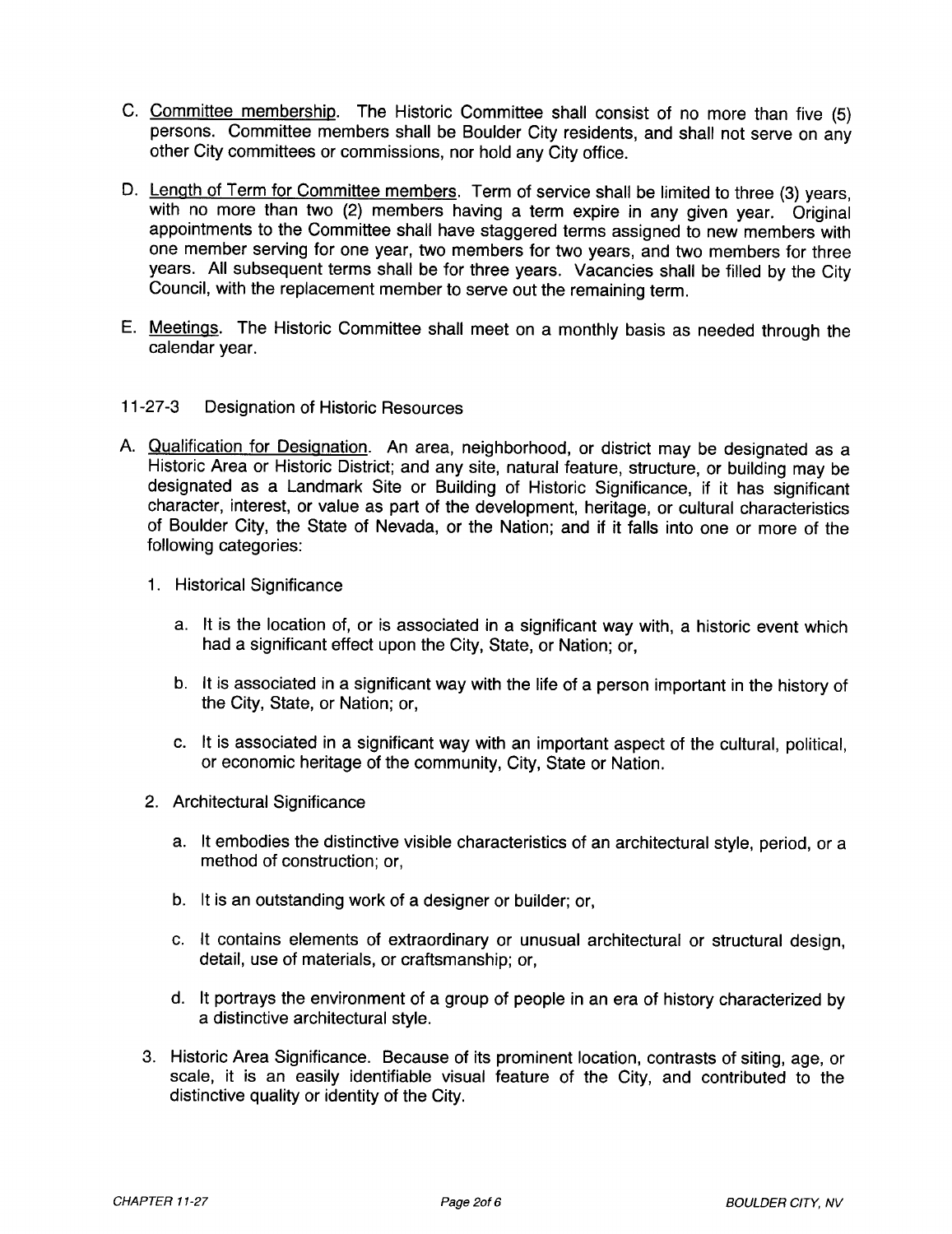#### B. Procedure for Desianation.

- 1. Any person, group, or association may nominate a prospective area, district, site or building for formal designation and inclusion in the Boulder City Historic Registry.
- 2. The Historic Committee shall review the nomination and make recommendations to the City Council. Any nomination regarding the creation of <sup>a</sup> historic area or district shall also require a review and recommendation by the Planning Commission.
- 3. Prior to an action by the City Council, a public hearing shall be held, notice of which shall be mailed to owners of the property proposed to be so designated (at least five, but not more than fifteen days), prior to the date of the hearing.
- 4. Following a determination of formal designation by the City Council, notice of the determination shall be mailed to the owners of property affected by the designation, together with a copy of this chapter and any pertinent development guidelines. Such designation shall also be entered in the Boulder City Historic Registry.
- 11-27-4 Description of Historic Resources
- A. Historic Districts are relatively large areas which are generally distinguished by, but not limited to, <sup>a</sup> common development, heritage or cultural characteristic. Likely, they are synonymous with a particular neighborhood. A Historic District may contain one or more Historic Areas within its boundaries, and will likely contain several Landmark Sites and Buildings of Historic Significance. Those areas within Boulder City which have been designated as Historic Districts are as follows:
	- 1. Boulder City Historic District
		- a. Boundaries. The Boulder City Historic District is that area which was listed on the National Register of Historic Places in 1983. It contains all or portions of the following streets: Denver, Hillside, Park, Utah, Colorado, Railroad, Ash, Date, Cherry, Birch, Nevada, Avenue A, Avenue B, Avenue C, Avenue D, California, Avenue F, Wyoming, Hotel Plaza, Avenue G, Avenue H, Avenue <sup>I</sup> as depicted on the map herein.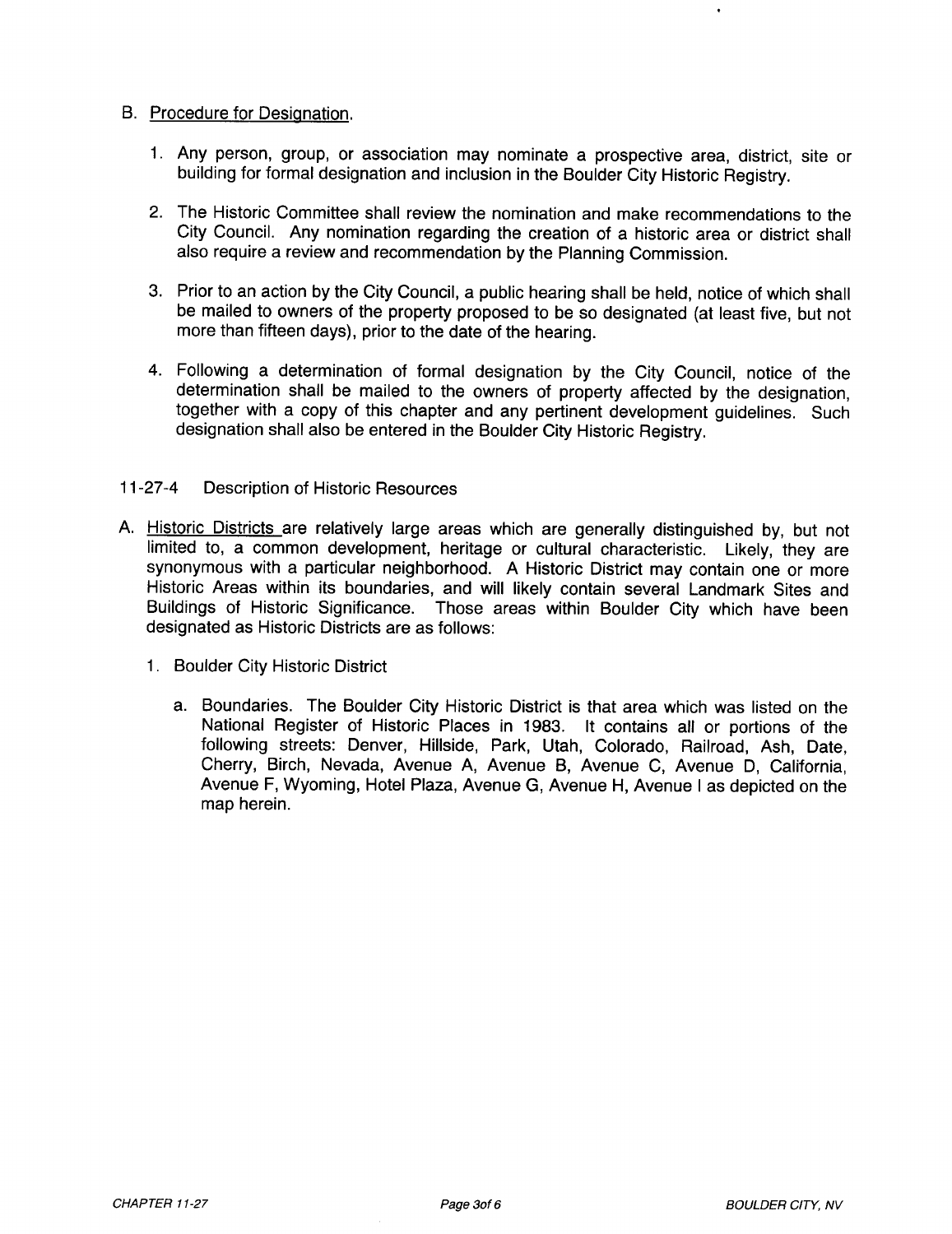# District Boundary ann gaasse ( **Marshale** 10000

# Map of Boulder City Historic District

- b. Purpose. The Boulder City Historic District encompasses the major part of the original townsite of Boulder City and contains <sup>a</sup> significant inventory of older and unique architectural styles. Lot and block sizes in this area are also characteristic of 1930's Nevada townsites, with Historic and other older dwellings which often do not conform to current development standards. The purpose of any Design Guidelines which may be adopted pertaining to the Boulder City Historic District is to:
	- 1. Encourage the preservation of buildings and related structures of historic and architectural significance;
	- 2. Allow improvements to existing structures or new construction to be conducted without conflict and without eroding the scale and historic character of the neighborhood; and,
	- 3. Encourage the preservation and enhancement of entry ways into the Historic Boulder City Neighborhood through design and streetscape standards, where appropriate.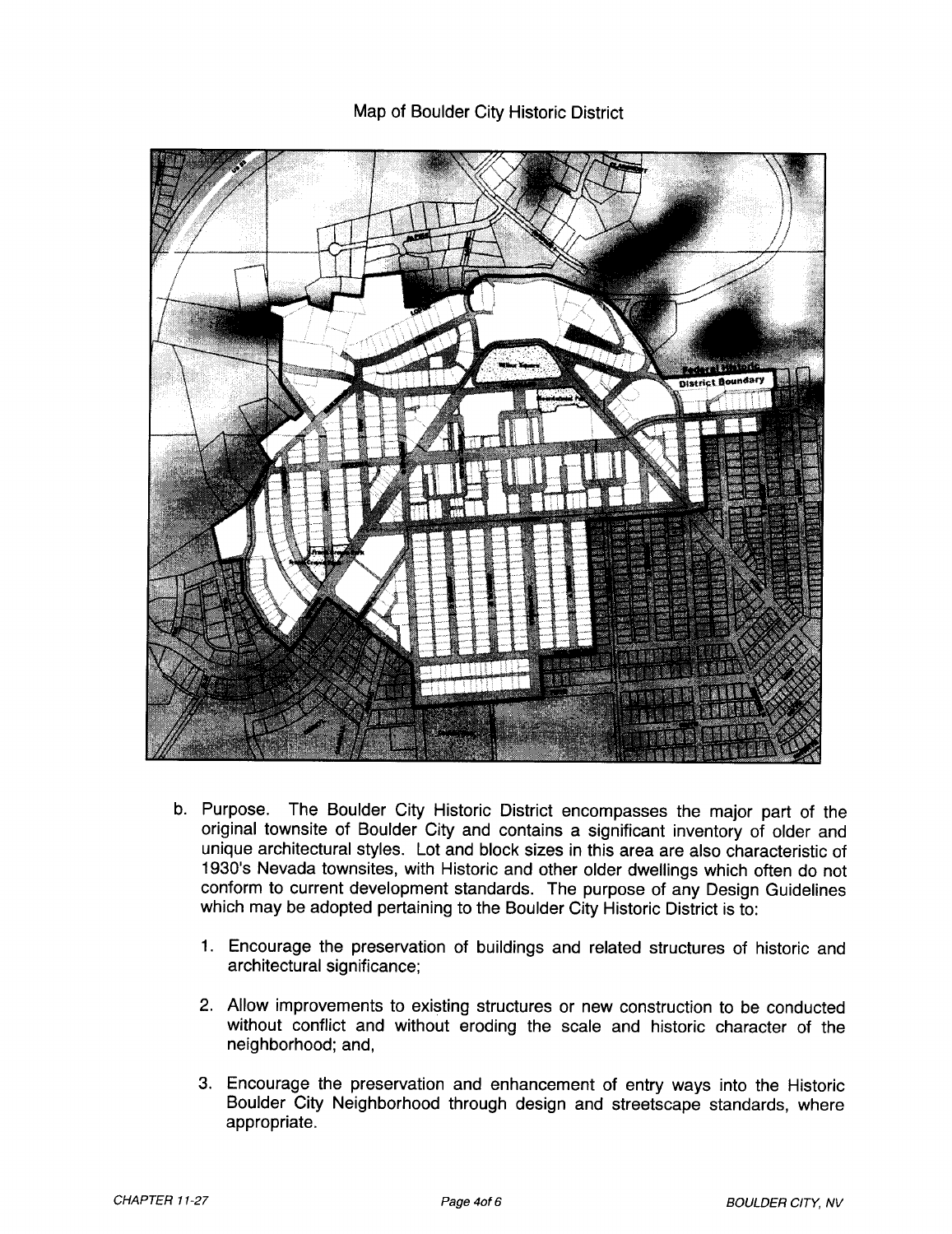- B. Historic Areas are generally smaller and more distinctive than Historic Districts. Historic Areas will likely contain several Landmark Sites and Buildings of Historic Significance. Those areas within Boulder City which have been designated as Historic Areas are as follows:
	- 1. -- No Historic Areas are currently designated --
- C. Landmark Sites and Buildinqs of Historic Siqnificance are distinctive individual sites. Designated sites and buildings are as listed in the Boulder City Historic Registry.
- 11-27-5 Historic Development Guidelines
- A. Establishment of Guidelines. Guidelines for exterior design criteria may be developed by the Historic Committee, and shall be reviewed for recommendation and forwarded by the Planning Commission to the City Council for adoption. The purpose of guidelines would be to aid applicants in formulating plans for development or redevelopment relating to designated Historic Resources.
- B. Application of Guidelines. The guidelines may apply to the following instances:
	- 1. All rehabilitation, restoration, or reconstruction of, or addition to, the exterior of any building or improvement which constitutes all or part of a Historic Area, Historic District, Landmark Site or a Building of Historic Significance;
	- 2. A demolition or relocation of any improvement which is all or part of <sup>a</sup> building within <sup>a</sup> Historic Area, Historic District, Landmark Site or <sup>a</sup> Building of Historic Significance;
	- 3. New construction within <sup>a</sup> Historic Area or District, upon any Landmark Site or on the property associated with a Building of Historic Significance;
	- 4. Any signs placed on any building within <sup>a</sup> Historic Area or District, upon any Landmark Site, or on the property associated with any Building of Historic Significance;
	- 5. Any fences, walls, and major landscaping elements within <sup>a</sup> Historic Area or District, on <sup>a</sup> Landmark Site, or on the property associated with <sup>a</sup> Building of Historic Significance.
- C. Compliance with Guidelines. Compliance with the adopted guidelines by any property owner shall be voluntary. However, proposed demolition or rehabilitation of affected structures may be delayed as per the provisions of this Chapter.
- 11-27-6 Demolition of Designated Historic Resources
- A. When any application is made for <sup>a</sup> demolition permit for <sup>a</sup> building, or part of <sup>a</sup> building, within <sup>a</sup> Historic Area or District, or for <sup>a</sup> Building of Historical Significance, the Community Development Department shall delay approval of the demolition for a period of up to 45 days, in order to:
	- 1. Make a historical record, both written ( history, floor plans and elevations) and photographic, of the structure and site.
	- 2. Review the condition of the building to determine the impact of the demolition to the neighborhood, and the technical feasibility of preservation of the structure.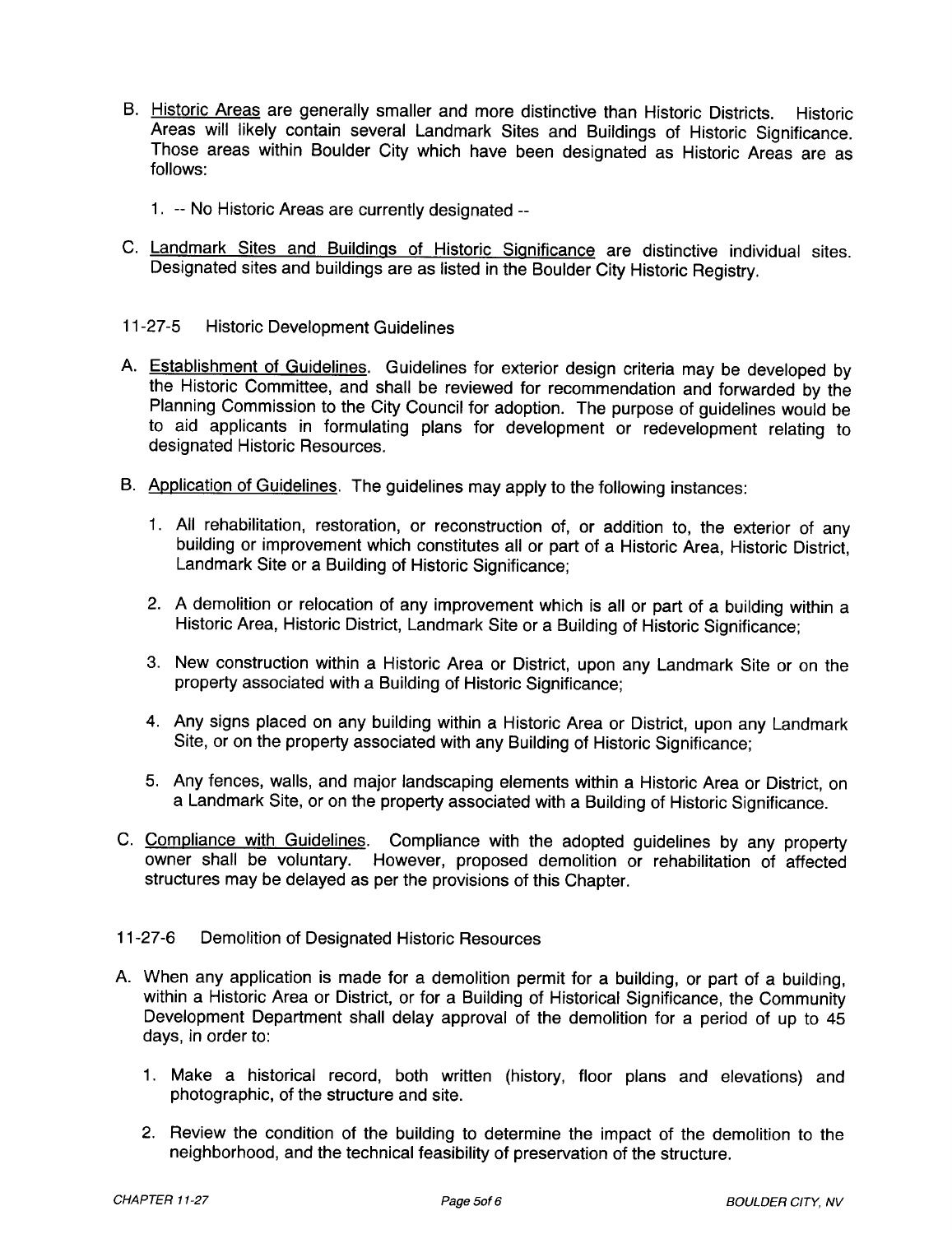- 3. Allow the Historic Committee to consider and make recommendations regarding the application.
- 4. Make the owner aware of economic incentives available to rehabilitate historic resources.
- 5. Encourage the property owner not to demolish the building until an attempt can be made to locate either suitable tenants to make the building economically viable again or to find a purchaser who is willing to acquire and rehabilitate the structure.
- 11-27-7 Renovation/Rehabilitation of Designated Historic Resources
- A. When any application is made for <sup>a</sup> renovation or rehabilitation permit for <sup>a</sup> building, or part of <sup>a</sup> building, within a Historic Area or District, or for a Building of Historical Significance, for which Historic Development Guidelines have been adopted pursuant to this Chapter, the Community Development Department shall delay approval of the renovation or rehabilitation for <sup>a</sup> period of up to 45 days. Said delay shall only be relative to any proposed renovation or rehabilitation which requires a building permit from the City, and which does not conform to the intent of the adopted guidelines, in order to:
	- 1. Make a historical record, both written ( history, floor plans and elevations) and photographic, of the structure and site.
	- 2. Review the condition of the building to determine the impact of the renovation/rehabilitation to the neighborhood, and the technical feasibility of preservation of the structure.
	- 3. Allow the Historic Committee to consider and make recommendations regarding the application.
	- 4. Make the owner aware of economic incentives available to rehabilitate historic resources.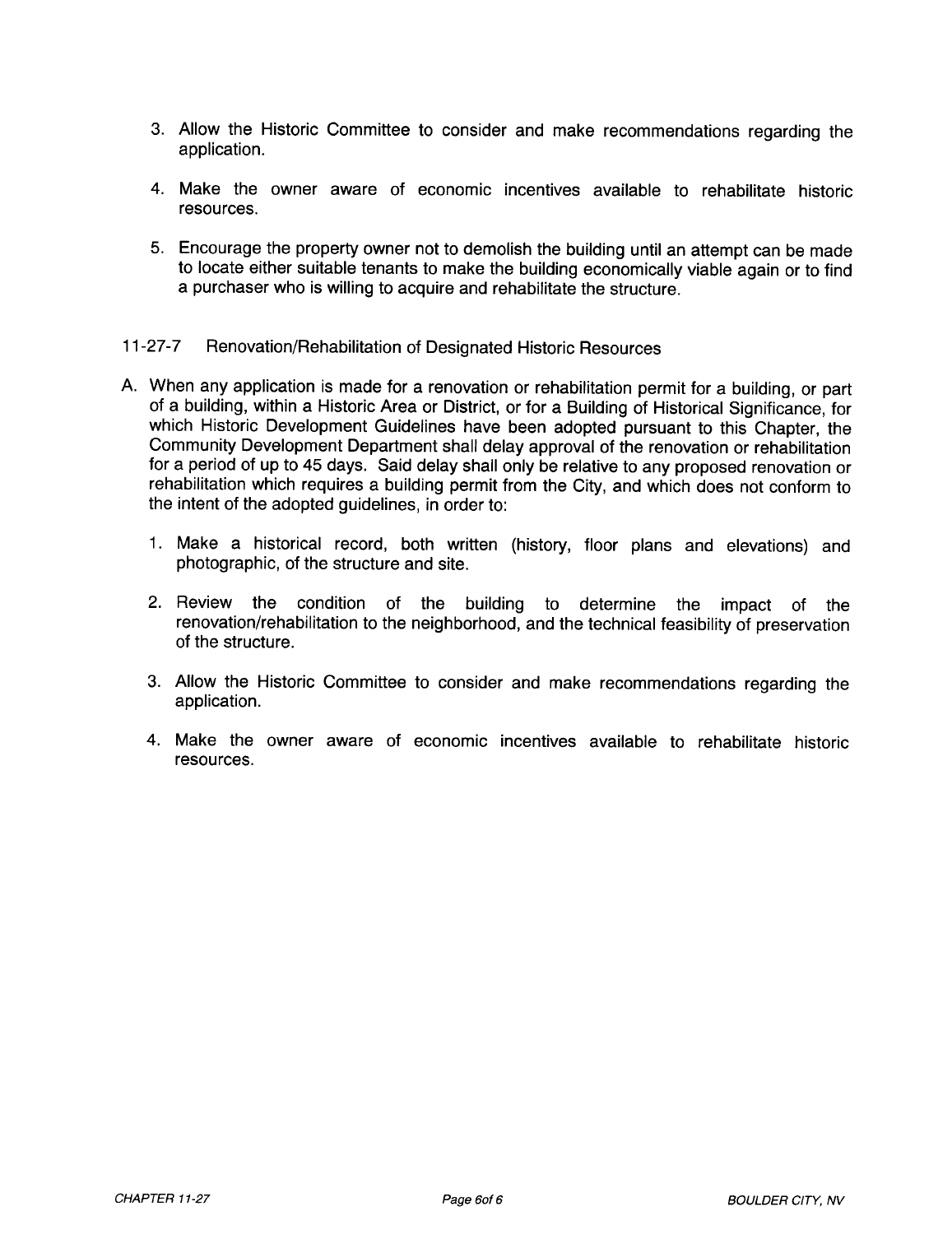#### Affidavit Of Publication The Home News, Community N

COUNTY OF CLARK) ss.

COBC - City Clerk's Office P.O. Box 61350 Boulder City, NV 89005

| Aniudvit Of Publication | The Home News, Community Newspapers of Nevada |
|-------------------------|-----------------------------------------------|
|                         | 2360 Corporate Circle, 3rd Floor              |
| STATE OF NEVADA)        | Henderson, NV 89074                           |

**Account Number** 

762

Ad Number 0000009697 -01

PO Number

1558

Julie Starr, being first duly sworn, deposes and says: That she is Clerk of the Classifieds, <sup>a</sup> weekly newspaper of general circulation.

Printed in Las Vegas, Nevada, and published in Henderson, Nevada in the County of Clark, State of Nevada, and that the attached was continuously Published in said newspaper for <sup>a</sup> period of <sup>1</sup> time(s). From 10/30/2008 to 10/30/2008 inclusive, being the issues of

said newspaper for the following date(s) to wit:  $\overline{ATTACH}$ 

10/30/2008

That said newspaper was regularly issued and circulated on each of the dates above named.

Signed  $\frac{1}{\sqrt{1-\frac{1}{\sqrt{1-\frac{1}{\sqrt{1-\frac{1}{\sqrt{1-\frac{1}{\sqrt{1-\frac{1}{\sqrt{1-\frac{1}{\sqrt{1-\frac{1}{\sqrt{1-\frac{1}{\sqrt{1-\frac{1}{\sqrt{1-\frac{1}{\sqrt{1-\frac{1}{\sqrt{1-\frac{1}{\sqrt{1-\frac{1}{\sqrt{1-\frac{1}{\sqrt{1-\frac{1}{\sqrt{1-\frac{1}{\sqrt{1-\frac{1}{\sqrt{1-\frac{1}{\sqrt{1-\frac{1}{\sqrt{1-\frac{1}{\sqrt{1-\frac{1}{\sqrt{1-\frac{1}{\sqrt{1-\frac{1}{\$ 

Sworn to and subscribed before me this 30 day of October, 2008

Notary Public in and for Clark County, Nevada

Hann

Kavi Moove

My commission expires  $\frac{1}{26}$ //



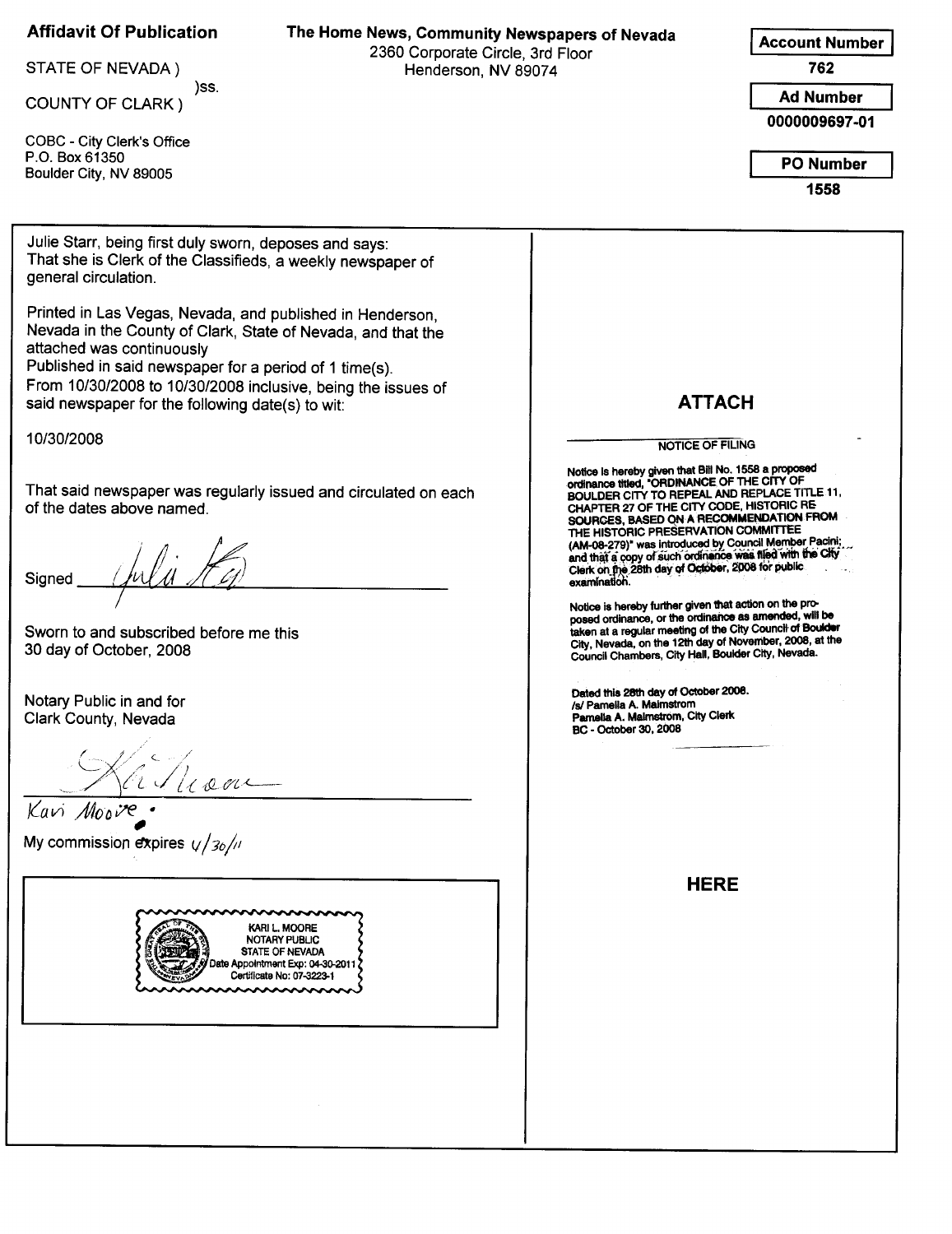#### PUBLIC NOTICE ORDINANCE NO. 1369 AN ORDINANCE OF THE CITY OF BOULDER CITY, NEVADA

"AN ORDINANCE OF THE CITY OF BOULDER CITY TO REPEAL AND REPLACE TITLE 11, CHAPTER 27 OF THE CITY CODE, HISTORIC RESOURCES, BASED ON A RECOMMENDATION FROM THE HISTORIC PRESERVATION COMMITTEE (AM-08-279)"

On October 28, 2008, Bill No. <sup>1558</sup> was introduced by Council member Pacini and read by title. On November 12, 2008, Bill No. <sup>1558</sup> was considered by the City Council and adopted as Ordinance No. 1369.

PUBLIC NOTICE is hereby given that <sup>a</sup> complete copy of the ordinance is available for inspection by all interested parties in the office of the City Clerk, City Hall, <sup>401</sup> California Avenue, Boulder City, Nevada. The ordinance will become effective December  $\overline{4}$ , 2008. Motion to adopt the ordinance was made by Council member Strickland; seconded by Council member Chandler; and approved by the following vote:

YEA: NAY: None ABSENT: Anderson, Pacini Chandler, Strickland, Tobler

> /s/ Pamella A. Malmstrom City Clerk

LVRJ 11/ 14/ 2008